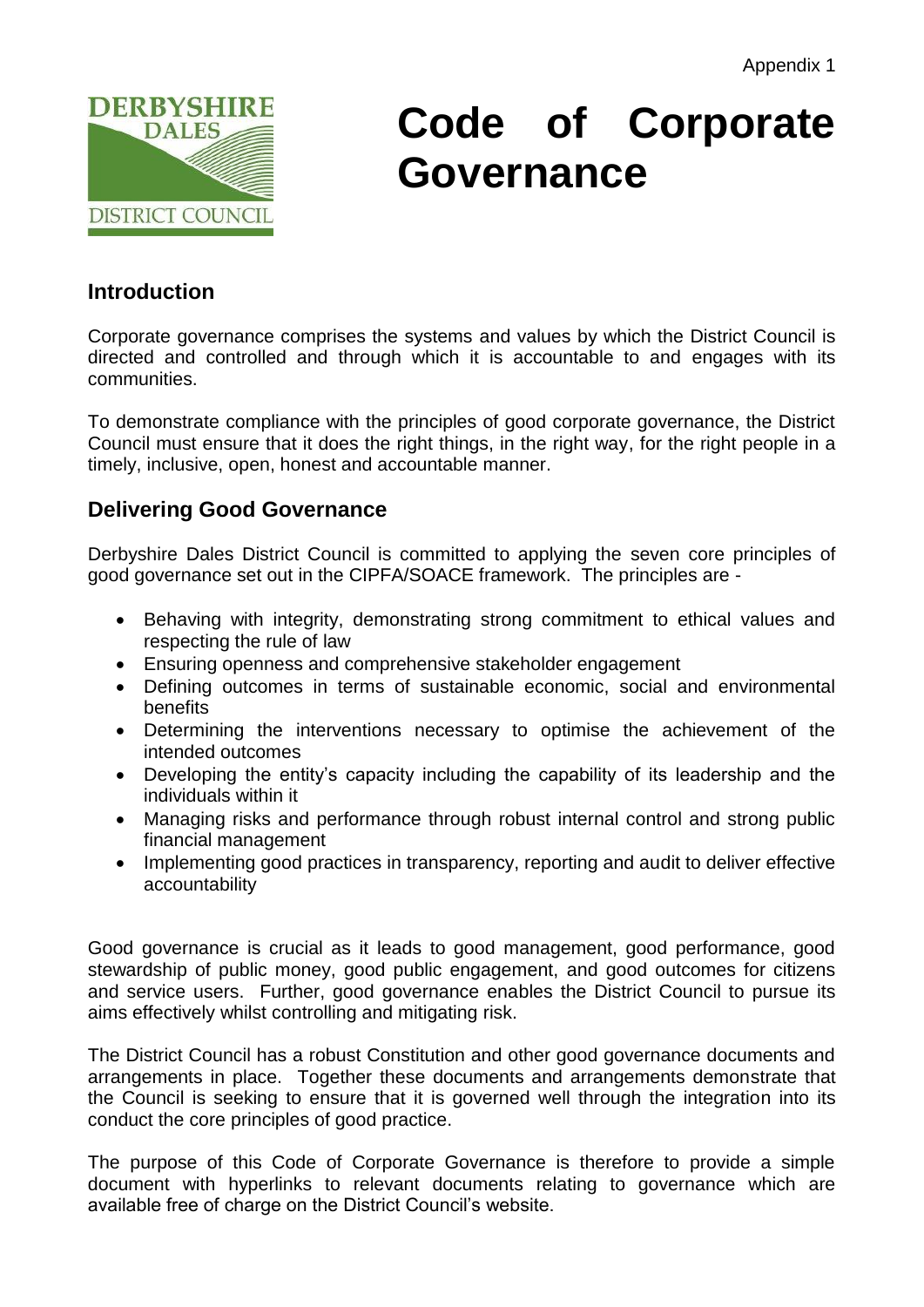**PRINCIPLE 1 –** Behaving with integrity, demonstrating strong commitment to ethical values and respecting the rule of law

#### Evidence

- Protocol on the Management of the Civic Allowance
- Report of the Independent Remuneration Panel on Members Allowances
- Elected Member Code of Conduct
- Employee Code of Conduct
- Planning Code of Good Practice
- Protocol on Employee/Member Relations Constitution
- Constitution
- Sponsorship Policy
- Risk assessment of reports
- Confidential Reporting Policy
- Anti-Fraud and Corruption Policy
- Regulation of Investigatory Powers Act Surveillance Policy

#### **PRNCIPLE 2 –** Ensuring openness and comprehensive stakeholder engagement

#### **Evidence**

- The Corporate Plan
- Local Development Framework Consultation Plan
- Reasoned decisions at quasi- judicial meetings
- Annual review of Planning decisions
- Constitution
- FOI Publication Scheme
- Regulation of Investigatory Powers Act 2000 Policy
- Data Protection Policy
- Council and Committee decisions
- Web casting and recording of meetings
- Public Participation Scheme
- Area Community Forums
- Town and Parish Council Conference

**PRINCIPLE 3 –** Defining outcomes in terms of sustainable economic, social and environmental benefits

#### Evidence

- Corporate Plan
- Medium Term Financial Strategy
- Annual Budget
- Annual Governance Statement (part of the Statement of Accounts)
- Annual Audit and Inspection Letter
- Financial Regulations Constitution
- Contract Standing Orders Constitution
- Asset Management Plan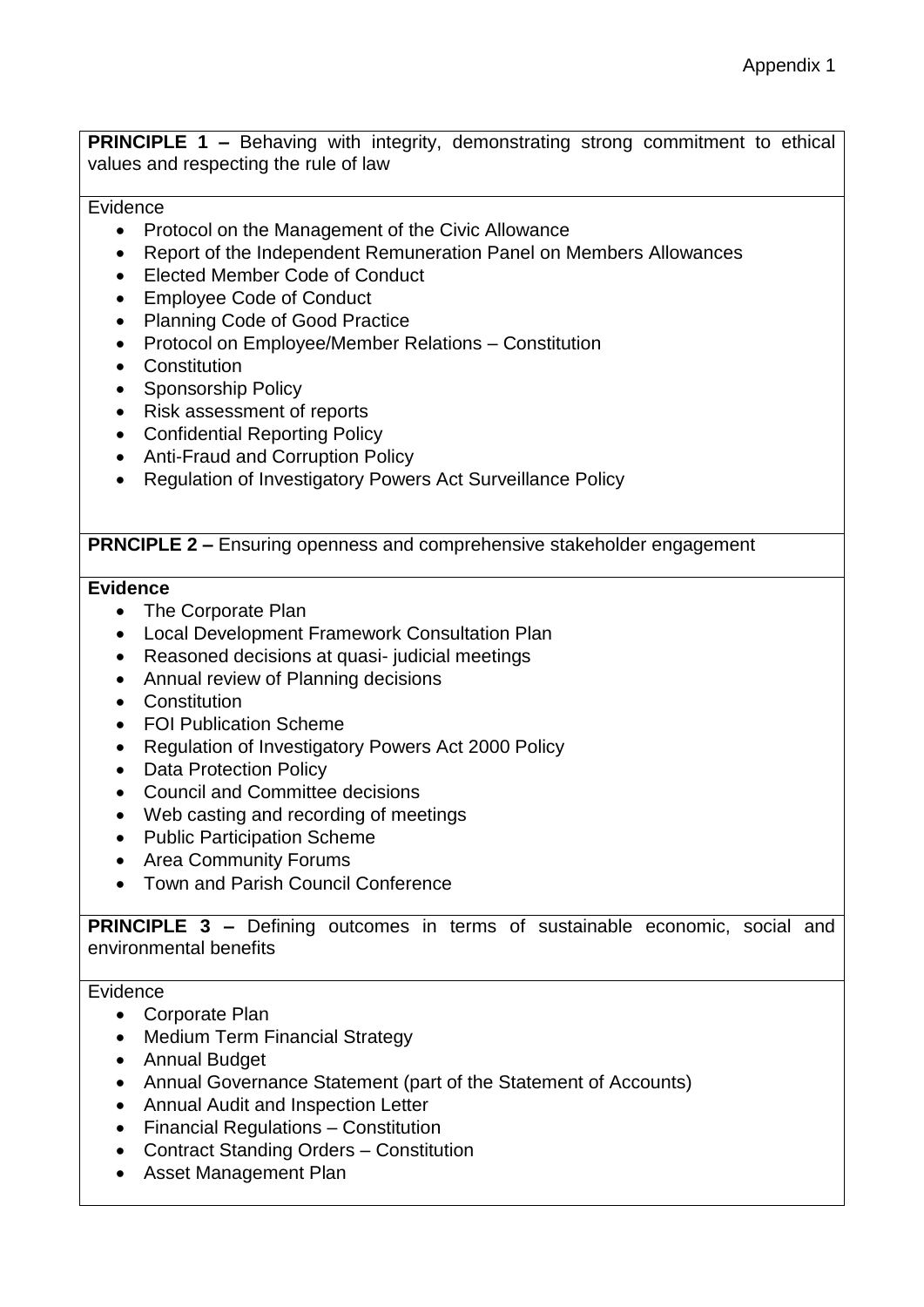**PRINCIPLE 4 –** Determining the interventions necessary to optimise the achievement of the intended outcomes.

### **Evidence**

- Consultation and review of feedback
- Risk Management Hub
- Key Performance Indicators
- Budget preparation in accordance with agreed strategy and Medium Term Financial Plan
- Budget process and revised estimate's
- Capital Programme process and scorecard
- Risk Management Register
- Annual Audit and Inspection Letter
- Confidential Reporting Policy
- Anti-Fraud and Corruption Policy
- Regulation of Investigatory Powers Act Surveillance Policy
- Annual Review of Complaints

**PRINCIPLE 5 –** Developing the entity's capacity including the capability of its leadership and the individuals within it

#### **Evidence**

- Member Development Scheme
- Employee Personal Development Scheme
- Member Training and Development Programme
- Insight Internal management development programme
- Member Induction
- Member Representative roles
- Lola internal training programme

**PRINCIPLE 6 –** Managing risks and performance through robust internal control and strong public financial management

#### Evidence

- Internal audit and reports
- External audit and reports
- Risk Management Register
- Transparency and Open Data source
- Risk assessment of all Committee/Council decisions
- Regular budget reporting and income monitoring

**PRINCIPLE 7 -** Implementing good practices in transparency, reporting and audit to deliver effective accountability

## **Evidence**

- Annual report on Service plans and performance management
- Annual review of Corporate Governance framework
- Review of actions recommended by internal audit service
- Annual Audit Letter
- Anti fraud and corruption policy and reporting
- Data Protection Officer in place